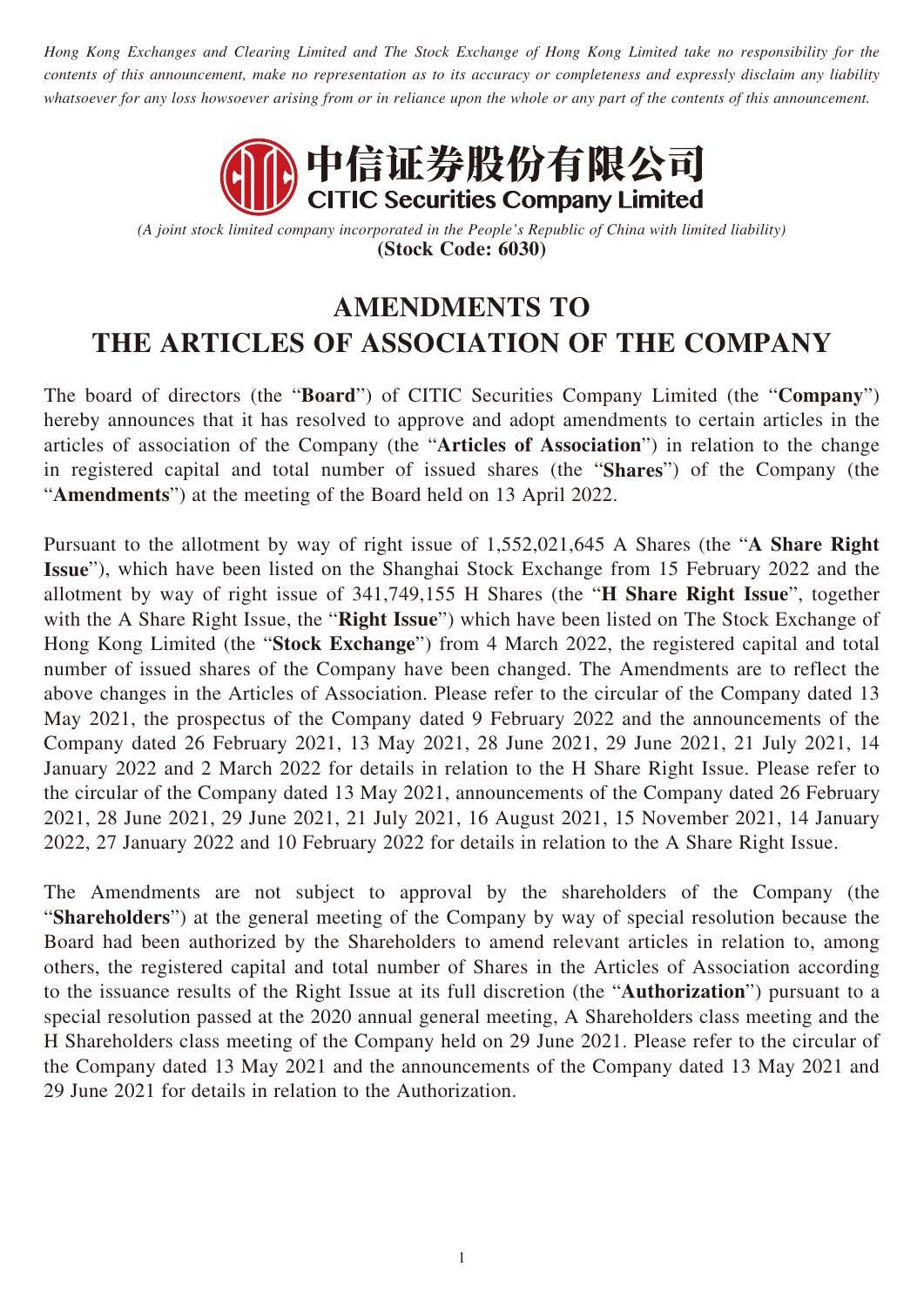| <b>Original Articles</b> |                                                                                                                                                                                                                                                                                                |                    | <b>New Articles</b>                                                                                                                                                                                                                                                                            | <b>Basis for the</b>                                                                                                                                                                                                                                                                         |
|--------------------------|------------------------------------------------------------------------------------------------------------------------------------------------------------------------------------------------------------------------------------------------------------------------------------------------|--------------------|------------------------------------------------------------------------------------------------------------------------------------------------------------------------------------------------------------------------------------------------------------------------------------------------|----------------------------------------------------------------------------------------------------------------------------------------------------------------------------------------------------------------------------------------------------------------------------------------------|
| <b>Article No.</b>       | <b>Article</b>                                                                                                                                                                                                                                                                                 | <b>Article No.</b> | <b>Article</b>                                                                                                                                                                                                                                                                                 | <b>Amendments</b>                                                                                                                                                                                                                                                                            |
| Article 3                | The Company made its<br>initial public offering of 400<br>million shares of Renminbi<br>(RMB) common stock on<br>December 10, 2002, which<br>were listed on Shanghai<br>Stock Exchange on January<br>6, 2003, with the approval of<br>the CSRC (ref. Zheng Jian<br>Fa Xing Zi No. [2002] 129). | Article 3          | The Company made its<br>initial public offering of 400<br>million shares of Renminbi<br>(RMB) common stock on<br>December 10, 2002, which<br>were listed on Shanghai<br>Stock Exchange on January<br>6, 2003, with the approval of<br>the CSRC (ref. Zheng Jian<br>Fa Xing Zi No. [2002] 129). | Pursuant to the CSRC<br>permission no. [2021]<br>3729 and<br>CSRC<br>permission no. [2021]<br>3714, the<br>Company<br>successfully completed<br>the issuance<br>of A<br>shares and H shares<br>by way of right issue<br>(the "Right Issue").                                                 |
|                          | The Company made a non-<br>public offering of<br>500<br>million<br>shares of RMB<br>common stock on June 22,<br>2006, which were listed on<br>Shanghai Stock Exchange<br>on June 27, 2006, with the<br>approval of the CSRC (ref.<br>Zheng Jian Fa Xing Zi<br>$[2006]$ 23).                    |                    | The Company made a non-<br>offering of<br>public<br>500<br>million<br>shares of RMB<br>common stock on June 22,<br>2006, which were listed on<br>Shanghai Stock Exchange<br>on June 27, 2006, with the<br>approval of the CSRC (ref.<br>Zheng Jian Fa Xing Zi<br>$[2006]$ 23).                 | The A shares and H<br>shares under Right Issue<br>have been listed and<br>traded on the Shanghai<br>Stock Exchange on<br>15 February 2022 and<br>the Hong Kong Stock<br>Exchange on 4 March<br>2022, respectively.<br>After<br>the issuance,<br>the registered capital<br>of the Company has |
|                          | The<br>Company<br>made<br>another public offering of<br>333,733,800 shares of RMB<br>common stock on August 27,<br>2007, which were listed on<br>Shanghai Stock Exchange<br>on September 4, 2007, with<br>the approval of the CSRC<br>(ref. Zheng Jian Fa Xing Zi<br>$[2007]$ 244).            |                    | The<br>made<br>Company<br>another public offering of<br>333,733,800 shares of RMB<br>common stock on August 27,<br>2007, which were listed on<br>Shanghai Stock Exchange<br>on September 4, 2007, with<br>the approval of the CSRC<br>(ref. Zheng Jian Fa Xing Zi<br>$[2007]$ 244).            | changed<br>from<br>been<br>RMB12,926,776,029 to<br>RMB14,820,546,829.<br>Total number of issued<br>shares of the Company<br>has been changed from<br>12,926,776,029<br>shares<br>to 14,820,546,829<br>shares.                                                                                |

Comparative table of the detailed information of the Amendments is as follows: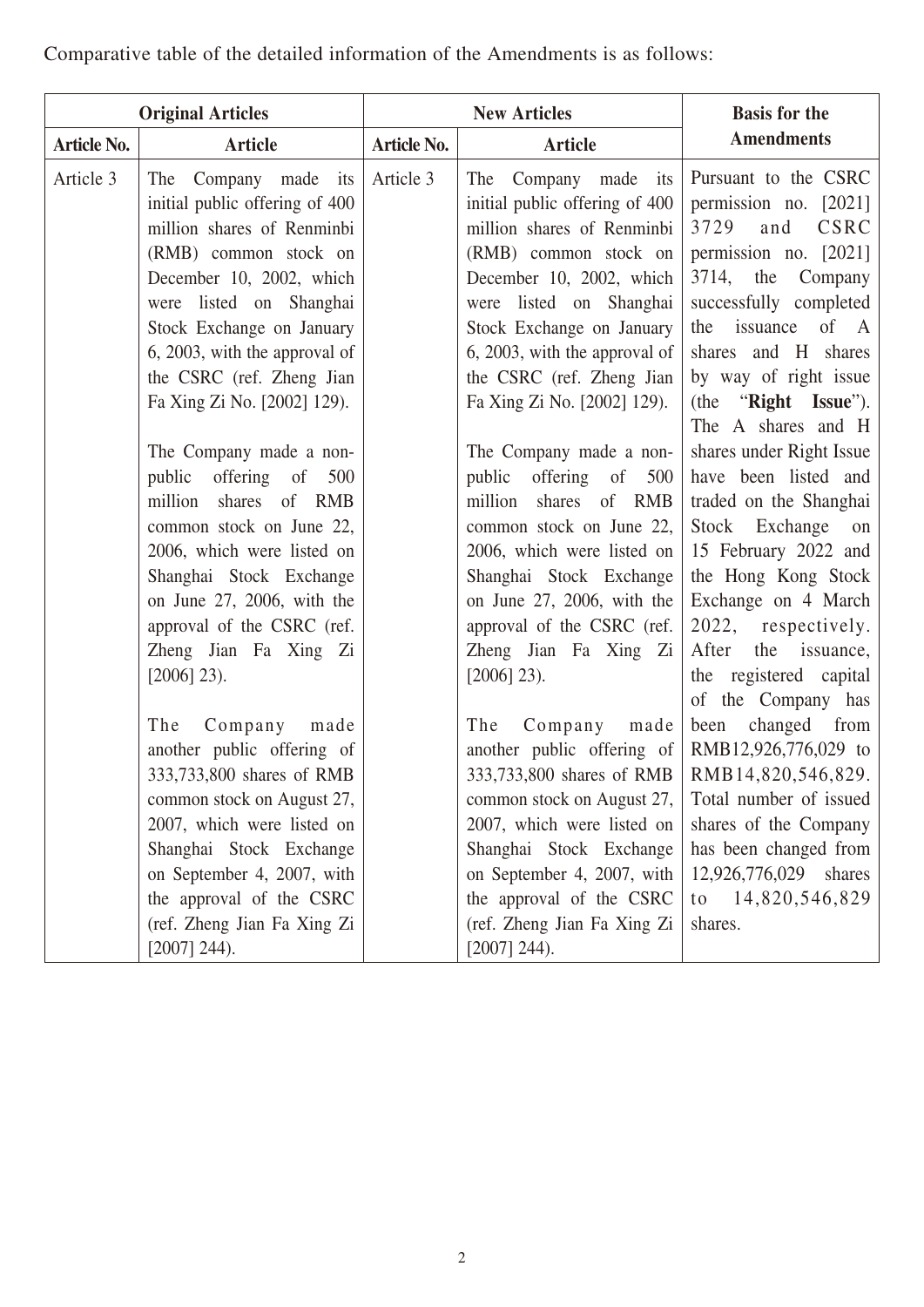| <b>Original Articles</b> |                                                                                                                                                                                                                                                                                                                                                                                                                                                                                                                                                                                                                                                                                                                                        | <b>New Articles</b> |                                                                                                                                                                                                                                                                                                                                                                                                                                                                                                                                                                                                                                                                                                                                        | <b>Basis for the</b> |
|--------------------------|----------------------------------------------------------------------------------------------------------------------------------------------------------------------------------------------------------------------------------------------------------------------------------------------------------------------------------------------------------------------------------------------------------------------------------------------------------------------------------------------------------------------------------------------------------------------------------------------------------------------------------------------------------------------------------------------------------------------------------------|---------------------|----------------------------------------------------------------------------------------------------------------------------------------------------------------------------------------------------------------------------------------------------------------------------------------------------------------------------------------------------------------------------------------------------------------------------------------------------------------------------------------------------------------------------------------------------------------------------------------------------------------------------------------------------------------------------------------------------------------------------------------|----------------------|
| <b>Article No.</b>       | <b>Article</b>                                                                                                                                                                                                                                                                                                                                                                                                                                                                                                                                                                                                                                                                                                                         | <b>Article No.</b>  | <b>Article</b>                                                                                                                                                                                                                                                                                                                                                                                                                                                                                                                                                                                                                                                                                                                         | <b>Amendments</b>    |
|                          | April 2008, pursuant<br>ln<br>the resolution at the<br>to<br>Annual General<br>2007<br>Meeting of Shareholders,<br>the Company completed<br>the profit distribution plan<br>for 2007, where RMB5.00<br>(tax inclusive) would be<br>distributed as dividend for<br>every 10 shares of common<br>stock, and every 10 shares<br>of capital surplus would be<br>converted to 10 shares of<br>common stock. Following<br>the conversion of the capital<br>surplus, the total share<br>capital of the Company<br>increased by 3,315,233,800                                                                                                                                                                                                  |                     | In April 2008, pursuant<br>the resolution at the<br>to<br>2007<br>Annual<br>General<br>Meeting of Shareholders,<br>the Company completed<br>the profit distribution plan<br>for 2007, where RMB5.00<br>(tax inclusive) would be<br>distributed as dividend for<br>every 10 shares of common<br>stock, and every 10 shares<br>of capital surplus would be<br>converted to 10 shares of<br>common stock. Following<br>the conversion of the capital<br>surplus, the total share<br>capital of the Company<br>increased by 3,315,233,800                                                                                                                                                                                                  |                      |
|                          | shares, which were listed on<br>Shanghai Stock Exchange on<br>April 25, 2008.<br>In June 2010, pursuant to<br>the resolution at the 2009<br>Annual General Meeting of<br>Shareholders, the Company<br>completed the plan of<br>profit distribution<br>and<br>capital surplus conversion<br>for 2009, where RMB5.00<br>(tax inclusive) would be<br>distributed as dividend for<br>every 10 shares of common<br>stock, and every 10 shares<br>of capital surplus would<br>be converted to 5 shares of<br>common stock. Following<br>the conversion of the capital<br>surplus, the total<br>share<br>capital of the Company<br>increased by 3,315,233,800<br>shares, which were listed on<br>Shanghai Stock Exchange on<br>June 25, 2010. |                     | shares, which were listed on<br>Shanghai Stock Exchange on<br>April 25, 2008.<br>In June 2010, pursuant to<br>the resolution at the 2009<br>Annual General Meeting of<br>Shareholders, the Company<br>completed the plan of<br>profit distribution<br>and<br>capital surplus conversion<br>for 2009, where RMB5.00<br>(tax inclusive) would be<br>distributed as dividend for<br>every 10 shares of common<br>stock, and every 10 shares<br>of capital surplus would<br>be converted to 5 shares of<br>common stock. Following<br>the conversion of the capital<br>surplus, the total<br>share<br>capital of the Company<br>increased by 3,315,233,800<br>shares, which were listed on<br>Shanghai Stock Exchange on<br>June 25, 2010. |                      |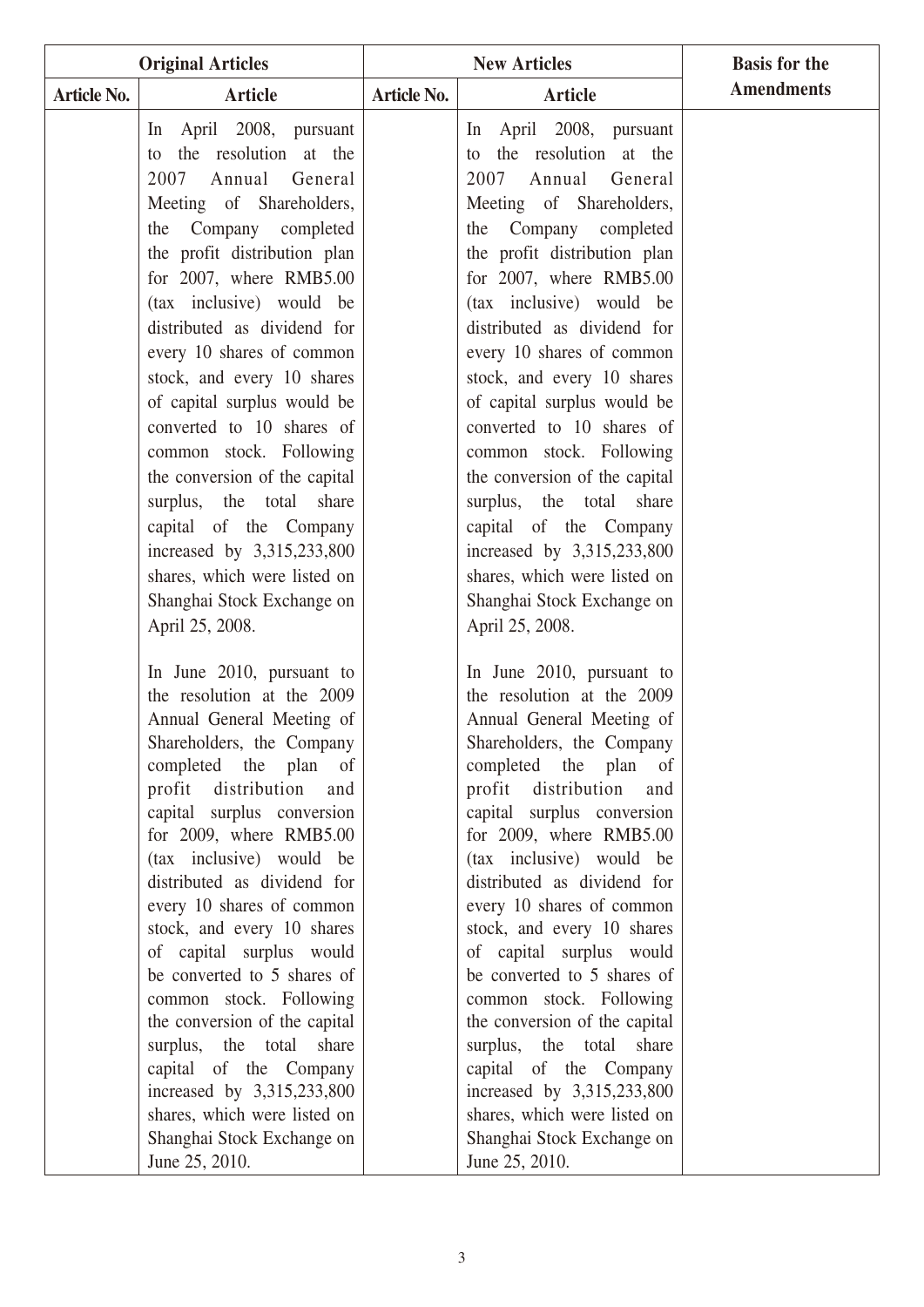| <b>Original Articles</b> |                                                                                                                                                                                                                                                                                                                                                                                                                                                                                                                                                                                                                                                                                                                                                                                                         |                    | <b>New Articles</b>                                                                                                                                                                                                                                                                                                                                                                                                                                                                                                                                                                                                                                                                                                                                                                                                                    | <b>Basis for the</b> |
|--------------------------|---------------------------------------------------------------------------------------------------------------------------------------------------------------------------------------------------------------------------------------------------------------------------------------------------------------------------------------------------------------------------------------------------------------------------------------------------------------------------------------------------------------------------------------------------------------------------------------------------------------------------------------------------------------------------------------------------------------------------------------------------------------------------------------------------------|--------------------|----------------------------------------------------------------------------------------------------------------------------------------------------------------------------------------------------------------------------------------------------------------------------------------------------------------------------------------------------------------------------------------------------------------------------------------------------------------------------------------------------------------------------------------------------------------------------------------------------------------------------------------------------------------------------------------------------------------------------------------------------------------------------------------------------------------------------------------|----------------------|
| <b>Article No.</b>       | <b>Article</b>                                                                                                                                                                                                                                                                                                                                                                                                                                                                                                                                                                                                                                                                                                                                                                                          | <b>Article No.</b> | <b>Article</b>                                                                                                                                                                                                                                                                                                                                                                                                                                                                                                                                                                                                                                                                                                                                                                                                                         | <b>Amendments</b>    |
|                          | In September 2011, with<br>the approval of the CSRC<br>(ref, Zheng Jian Xu Ke<br>$[2011]$ 1366), the Company<br>made its initial public<br>offering of 995,300,000<br>foreign shares to be listed<br>overseas (H Share). Pursuant<br>to the Measures on the<br>Management of Reducing<br>Held State Shares and<br>Raising Social Security<br><i>Funds</i> and the approval from<br>the Ministry of Finance, the<br>state-owned shareholders<br>of the Company transferred<br>their 99,530,000 state-<br>owned shares to the National<br>Council for Social Security<br>Fund, which were then<br>converted to H shares. On<br>October 6, 2011, the above<br>total 1,094,830,000 H shares<br>were listed and traded on<br>the main board of the Stock<br>Exchange of Hong Kong<br>Limited (the "Hong Kong |                    | In September 2011, with the<br>approval of the CSRC (ref,<br>Zheng Jian Xu Ke [2011]<br>1366), the Company made<br>its initial public offering of<br>995,300,000 foreign shares to<br>be listed overseas (H Share).<br>Pursuant to the Measures<br>the Management of<br>$\mathfrak{O}n$<br>Reducing Held State Shares<br>and Raising Social Security<br>Funds and the approval from<br>the Ministry of Finance, the<br>state-owned<br>shareholders<br>of the Company transferred<br>99,530,000 state-<br>their<br>owned shares to the National<br>Council for Social Security<br>Fund, which were then<br>converted to H shares. On<br>October 6, 2011, the above<br>total 1,094,830,000 H shares<br>were listed and traded on<br>the main board of the Stock<br>Exchange of Hong Kong<br>Limited (the "Hong Kong<br>Stock Exchange"). |                      |
|                          | Stock Exchange").                                                                                                                                                                                                                                                                                                                                                                                                                                                                                                                                                                                                                                                                                                                                                                                       |                    |                                                                                                                                                                                                                                                                                                                                                                                                                                                                                                                                                                                                                                                                                                                                                                                                                                        |                      |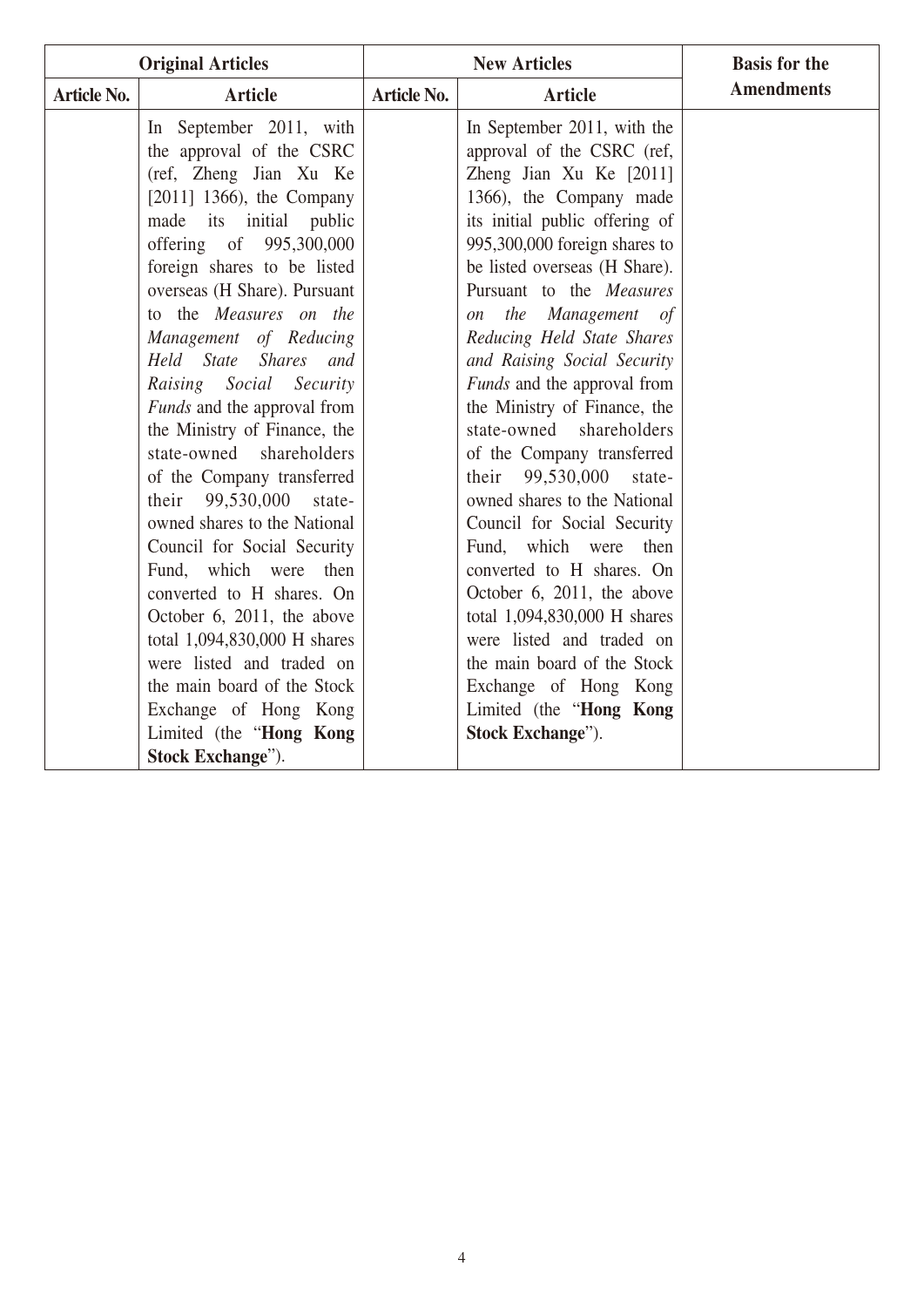|                    | <b>Original Articles</b>                                    |                    | <b>New Articles</b>                                         | <b>Basis for the</b> |
|--------------------|-------------------------------------------------------------|--------------------|-------------------------------------------------------------|----------------------|
| <b>Article No.</b> | <b>Article</b>                                              | <b>Article No.</b> | <b>Article</b>                                              | <b>Amendments</b>    |
|                    | Pursuant to the resolution at                               |                    | Pursuant to the resolution at                               |                      |
|                    | the 2011 First Extraordinary                                |                    | the 2011 First Extraordinary                                |                      |
|                    | Meeting<br>General<br>of                                    |                    | General Meeting<br>of                                       |                      |
|                    | Shareholders, and<br>the                                    |                    | Shareholders,<br>and<br>the                                 |                      |
|                    | of CSRC,<br>approval<br>on                                  |                    | approval of CSRC,<br>on                                     |                      |
|                    | 27,<br>October<br>2011,<br>the                              |                    | 27,<br>2011,<br>October<br>the                              |                      |
|                    | sole global coordinator                                     |                    | sole global coordinator                                     |                      |
|                    | partially exercised its over-                               |                    | partially exercised its over-                               |                      |
|                    | allotment option and the                                    |                    | allotment option and the                                    |                      |
|                    | Company issued and allotted                                 |                    | Company issued and allotted                                 |                      |
|                    | 75,907,000 additional<br>H                                  |                    | 75,907,000 additional<br>H                                  |                      |
|                    | shares<br>accordingly.<br>The                               |                    | shares<br>accordingly. The                                  |                      |
|                    | state-owned shareholders                                    |                    | state-owned shareholders                                    |                      |
|                    | of the Company further                                      |                    | of the Company further                                      |                      |
|                    | transferred their 7,590,700                                 |                    | transferred their 7,590,700                                 |                      |
|                    | the<br>National<br>shares to                                |                    | the<br>National<br>shares<br>to                             |                      |
|                    | Council for Social Security                                 |                    | Council for Social Security                                 |                      |
|                    | Fund, which<br>then<br>were                                 |                    | Fund, which<br>then<br>were                                 |                      |
|                    | converted to<br>H<br>shares,                                |                    | converted to<br>H<br>shares,                                |                      |
|                    | pursuant to the <i>Measures</i>                             |                    | pursuant to the <i>Measures</i>                             |                      |
|                    | the<br>Management of<br><i>on</i>                           |                    | the<br>Management of<br><i>on</i>                           |                      |
|                    | Reducing Held State Shares                                  |                    | Reducing Held State Shares                                  |                      |
|                    | and Raising Social Security                                 |                    | and Raising Social Security                                 |                      |
|                    | <i>Funds</i> and the approval from                          |                    | <i>Funds</i> and the approval from                          |                      |
|                    | the Ministry of Finance. The                                |                    | the Ministry of Finance. The                                |                      |
|                    | above 75,907,000 H shares                                   |                    | above 75,907,000 H shares                                   |                      |
|                    | that were additionally issued                               |                    | that were additionally issued                               |                      |
|                    | and placed according to the                                 |                    | and placed according to the                                 |                      |
|                    | practical exercise of the over-                             |                    | practical exercise of the over-                             |                      |
|                    | allotment option by the Sole<br>Global Coordinator, and the |                    | allotment option by the Sole<br>Global Coordinator, and the |                      |
|                    | above 7,590,700 H shares                                    |                    | above $7,590,700$ H shares                                  |                      |
|                    | that were transferred to the                                |                    | that were transferred to the                                |                      |
|                    | National Council for Social                                 |                    | National Council for Social                                 |                      |
|                    | Security Fund and were                                      |                    | Security Fund and were                                      |                      |
|                    | then converted to H shares                                  |                    | then converted to H shares                                  |                      |
|                    | pursuant to the relevant                                    |                    | pursuant to the relevant                                    |                      |
|                    | regulations of the State                                    |                    | regulations of the State                                    |                      |
|                    | on the reduction of state-                                  |                    | on the reduction of state-                                  |                      |
|                    | owned shares were listed                                    |                    | owned shares were listed                                    |                      |
|                    | on the Hong Kong Stock                                      |                    | on the Hong Kong Stock                                      |                      |
|                    | Exchange on November 1,                                     |                    | Exchange on November 1,                                     |                      |
|                    | 2011 and November 7, 2011,                                  |                    | 2011 and November 7, 2011,                                  |                      |
|                    | respectively.                                               |                    | respectively.                                               |                      |
|                    |                                                             |                    |                                                             |                      |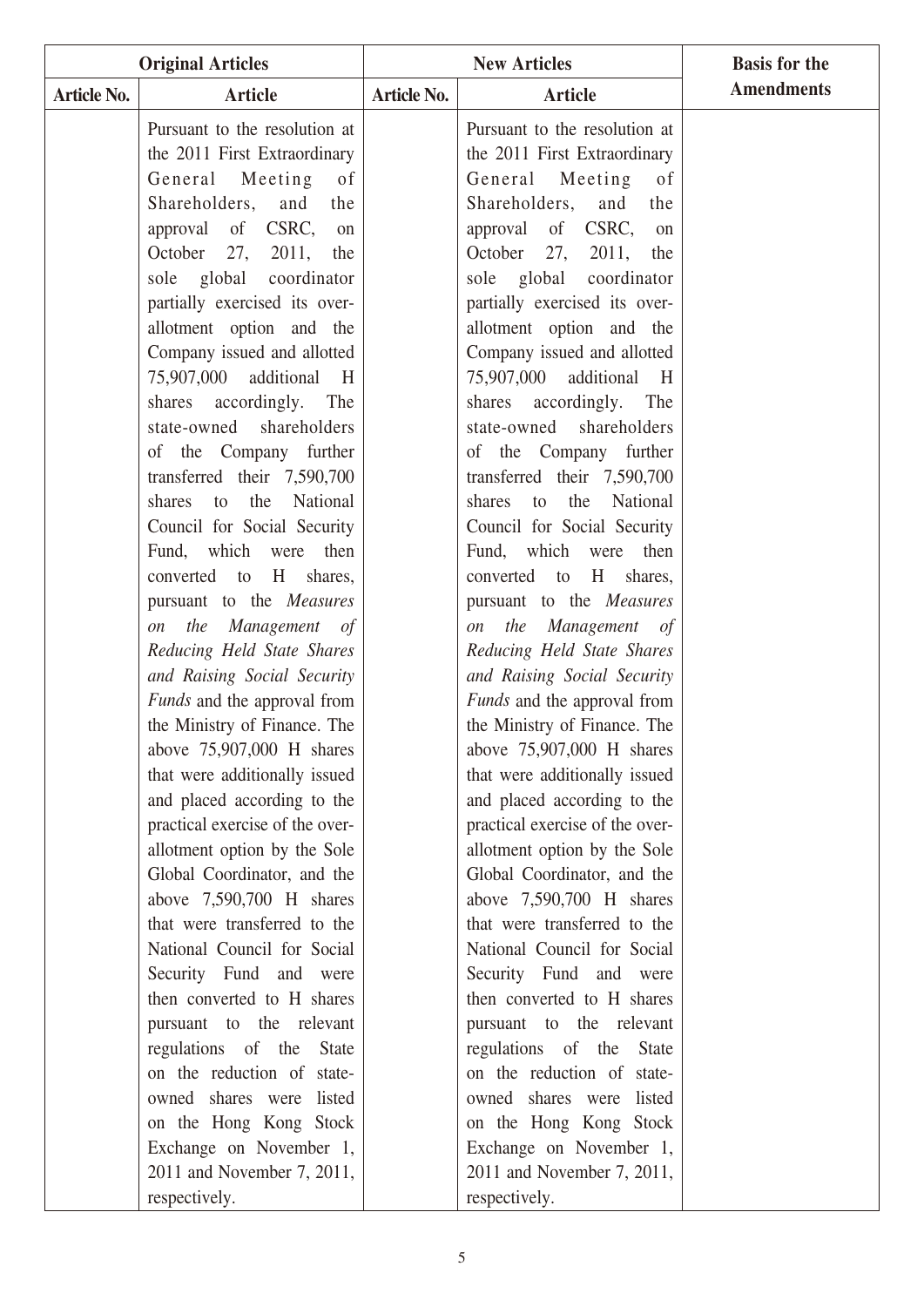|                    | <b>Original Articles</b>                                                                                                                                                                                                                                 | <b>New Articles</b> |                                                                                                                                                                                                                                                                                                                                                                       | <b>Basis for the</b> |
|--------------------|----------------------------------------------------------------------------------------------------------------------------------------------------------------------------------------------------------------------------------------------------------|---------------------|-----------------------------------------------------------------------------------------------------------------------------------------------------------------------------------------------------------------------------------------------------------------------------------------------------------------------------------------------------------------------|----------------------|
| <b>Article No.</b> | <b>Article</b>                                                                                                                                                                                                                                           | <b>Article No.</b>  | <b>Article</b>                                                                                                                                                                                                                                                                                                                                                        | <b>Amendments</b>    |
|                    | The Company completed<br>the issue of $1,100,000,000$<br>H shares on June 23, 2015,<br>listed<br>which were<br>and<br>traded on Hong Kong Stock<br>Exchange on the same date,<br>with the approval of the<br>CSRC (ref. Zheng Jian Xu<br>Ke [2015] 936). |                     | The Company completed<br>the issue of $1,100,000,000$<br>H shares on June 23, 2015,<br>listed<br>which were<br>and<br>traded on Hong Kong Stock<br>Exchange on the same date,<br>with the approval of the<br>CSRC (ref. Zheng Jian Xu<br>Ke [2015] 936).                                                                                                              |                      |
|                    | The Company completed<br>the issue of 809,867,629<br>A shares on March 11,<br>2020, which were listed on<br>Shanghai Stock Exchange<br>on the same date, with the<br>approval of the CSRC (ref.<br>Zheng Jian Xu Ke [2019]<br>2871).                     |                     | The Company completed<br>the issue of 809,867,629<br>A shares on March 11,<br>2020, which were listed on<br>Shanghai Stock Exchange<br>on the same date, with the<br>approval of the CSRC (ref.<br>Zheng Jian Xu Ke [2019]<br>2871).                                                                                                                                  |                      |
|                    |                                                                                                                                                                                                                                                          |                     | Company<br>allotted<br>The<br>1,552,021,645 A shares<br>and 341,749,155 H shares,<br>which were listed and traded<br>the Shanghai Stock<br>on<br>Exchange on 15 February<br>2022 and the Hong Kong<br>Stock Exchange on 4 March<br>2022, respectively, with the<br>approval of the CSRC (ref.<br>Zheng Jian Xu Ke [2021]<br>3729 and Zheng Jian Xu Ke<br>[2021] 3714) |                      |
| Article 6          | The<br>registered<br>capital<br>Company<br>the<br>is<br>of<br>RMB <sub>12,926,776,029</sub> .                                                                                                                                                            | Article 6           | The<br>registered<br>capital<br>the Company<br><sub>of</sub><br>is<br>RMB14,820,546,829.                                                                                                                                                                                                                                                                              | Same as above        |